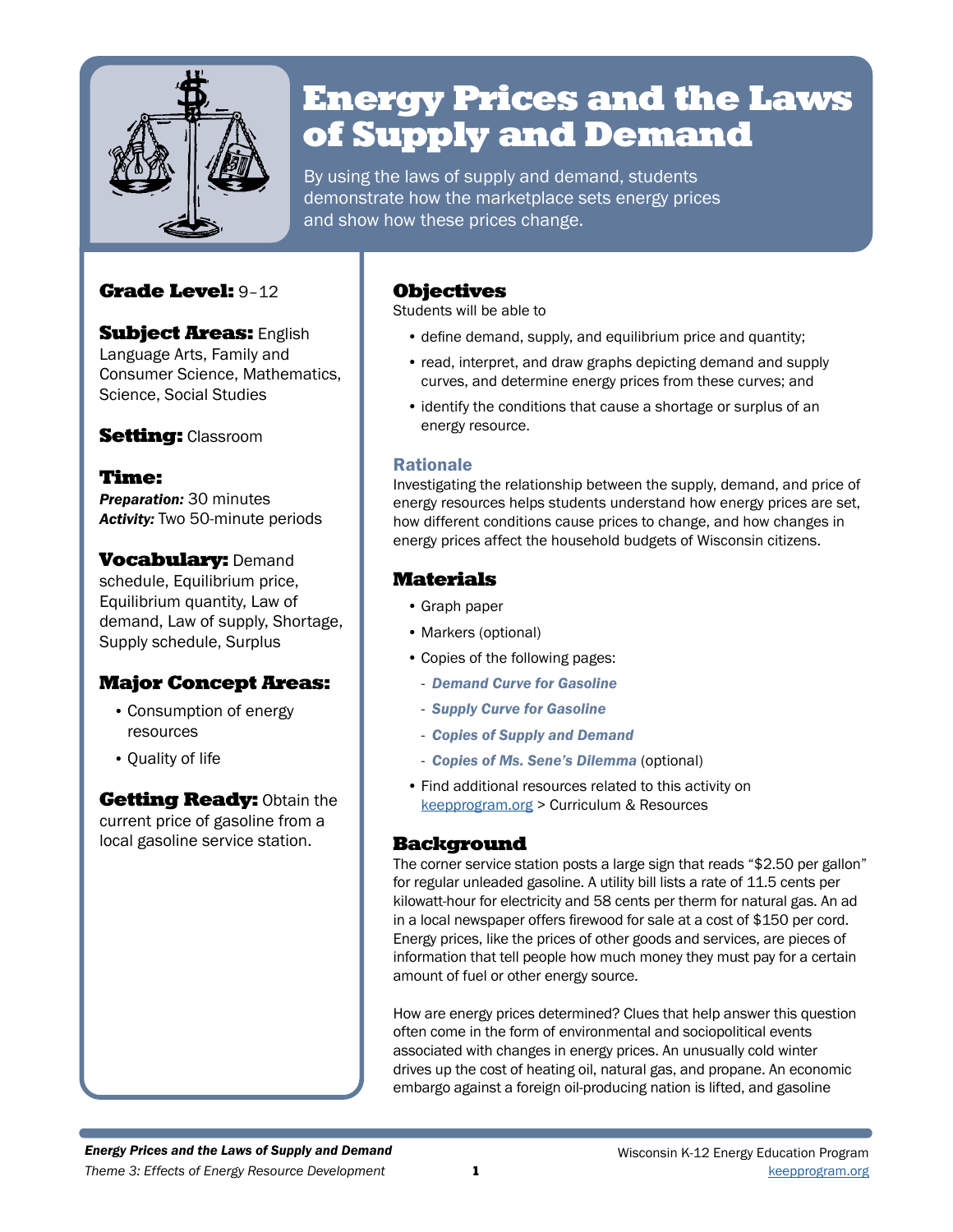prices decrease some months later. Events like these indicate how market forces cause changes in energy prices. From such changes, economists have discovered two fundamental relationships that describe how energy prices (and the prices of other goods and services) are set. These relationships are known as the laws of demand and supply.

The law of demand states that, other things being equal or constant, decreasing the price of a good or service increases the quantity purchased of the good or service demanded by consumers. In other words, the price of a good or service is inversely related to the quantity demanded. For instance, if gasoline prices decrease, the quantity of gasoline demanded increases, and vice versa. This

relationship can be demonstrated by showing drivers a range of gasoline prices and then asking them how much gasoline they would be willing to buy each week at each price. Drivers would likely respond by saying that the lower the price of gasoline, the more gasoline they would buy. This information can be summarized in a table called a demand schedule (see example chart right) or on a graph called a demand curve (see *Demand Curve for Gasoline*). The law of demand holds true not only for drivers buying gasoline, but also for consumers buying any kind of goods or services, including other energy sources.

In some cases, the quantity of gasoline purchased by customers may not vary much with changes in gasoline prices. For instance, customers who must commute to school or work during the week may buy approximately the same amounts of gasoline over a certain range of

prices. In these cases, the customers' demand for gasoline is said to be inelastic. However, the quantity of gasoline demanded by customers will change if the range of gasoline prices is large enough. Many customers who must commute will drive less or use alternative transportation if they cannot afford high gasoline prices. On the other hand, the demand for certain goods and services

| <b>Demand Schedule for Gasoline</b> |                                                                                |  |  |
|-------------------------------------|--------------------------------------------------------------------------------|--|--|
| Price of Gasoline (\$/gallon)       | <b>Quantity of Gasoline Purchased</b><br><b>Each Week per Driver (gallons)</b> |  |  |
| \$8.00                              | 5                                                                              |  |  |
| \$6.00                              | 8                                                                              |  |  |
| \$4.00                              | 12                                                                             |  |  |
| \$3.00                              | 15                                                                             |  |  |
| \$2.00                              | 19                                                                             |  |  |
| \$1.00                              | 25                                                                             |  |  |

may vary greatly with changes in prices. In such cases, demand is said to be elastic. An item that may exhibit elastic demand is breakfast cereal, where the quantity of a particular type of cereal purchased depends on changes in prices.

The phrase "other things being equal or constant" is stated as part of the law of demand so that variations only in price and quantity are considered rather than prices of related goods or services or consumer tastes over a short period of time. All these factors may complicate or obscure the relationship between the price and the quantity demanded. Yet these factors also change demand. How? They shift the entire demand curve to the right or left of its original position. For example, a rise in the income of drivers will usually shift the demand curve for gasoline to the right. Drivers may then buy 30 gallons of gasoline

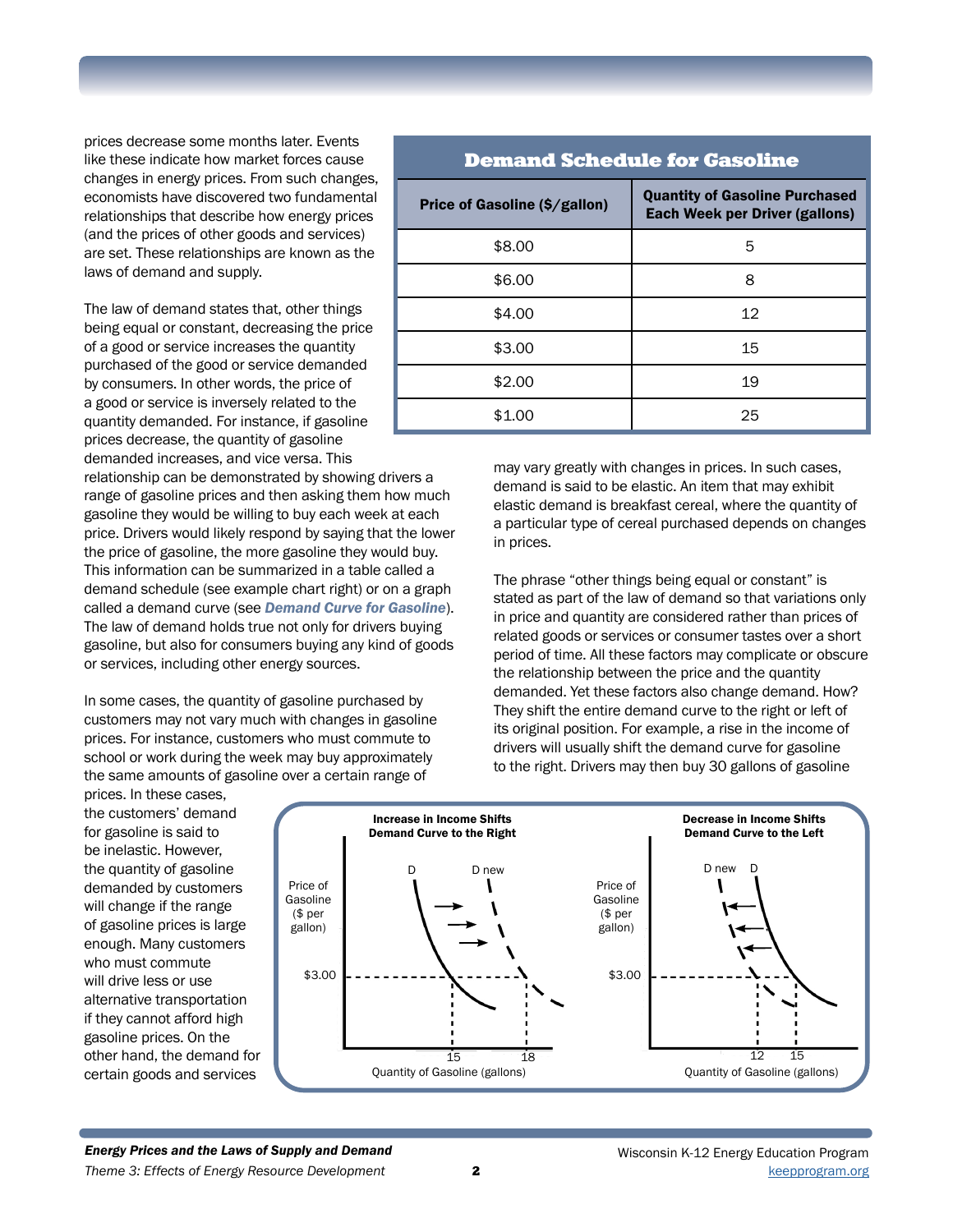per week instead of 25 gallons at \$1.00 per gallon, 24 gallons instead of 19 at \$2.00 per gallon, and so on. On the other hand, a decrease in drivers' income will usually shift the demand curve to the left, meaning that drivers would buy less gasoline at each price than they did before.

The demand for goods and services is not enough to set prices at a single value; producers or suppliers of goods and services are also involved. Like in the law of demand, in the law of supply a relationship exists between the price of a good or service and the quantity that suppliers are willing to produce. This law of supply states that, other things being equal or constant, increasing the

price of a good or service increases the quantity produced. In other words, the price of a good or service is directly related to the quantity supplied. For example, a service station owner would be willing to sell more gasoline at a higher price. This behavior can be summarized in a table called a supply schedule (right) or on a graph called a supply curve (see *Supply Curve for Gasoline*).

The law of supply is not as obvious as the law of demand. For instance, large manufacturers can produce products more cheaply at higher quantities than smaller manufacturers can. However, in this case other things are not equal or constant. Large manufacturers are able to offer products at large quantities and lower prices by investing in new and improved equipment, retraining their workforce, and improving production processes. The law of supply holds these factors constant over a short period of time. This means manufacturers must use their present equipment, employees, and production processes to supply goods and services. Producing greater quantities while keeping these factors constant increases the costs that manufacturers must bear and causes them to increase prices. Like changes in the factors affecting demand, changes in these and other factors, such as the cost of production or the number of manufacturers producing the same product, cause the entire supply curve to shift to the right or left of its original position.

Working together, the laws of demand and supply show how prices are set when consumers and producers interact. An equilibrium price and quantity arises when, for a given price, the quantity demanded by consumers is equal to the quantity supplied by producers. This relationship can be seen by placing the *Demand Curve for* 

| <b>Supply Schedule for Gasoline</b>  |                                                                                |  |  |
|--------------------------------------|--------------------------------------------------------------------------------|--|--|
| <b>Price of Gasoline (\$/gallon)</b> | <b>Quantity of Gasoline Purchased</b><br><b>Each Week per Driver (gallons)</b> |  |  |
| \$8.00                               | 23                                                                             |  |  |
| \$6.00                               | 21                                                                             |  |  |
| \$4.00                               | 17                                                                             |  |  |
| \$3.00                               | 15                                                                             |  |  |
| \$2.00                               | 12                                                                             |  |  |
| \$1.00                               | 8                                                                              |  |  |

*Gasoline* graph over the *Supply Curve for Gasoline* graph. The demand and supply curves for gasoline meet at an equilibrium price of \$3.00 per gallon and an equilibrium quantity of 15 gallons each week per driver. Changes in the factors affecting demand and supply result in changes in the equilibrium price and quantity. See *Examples of Supply and Demand Curve Shifts*.

A surplus arises when the supply of a good or service exceeds its demand at a given price. In the gasoline example, a surplus of five gallons per driver occurs at a price of \$4.00 per gallon. Larger surpluses occur at higher prices. Temporary surpluses may occur because of overproduction and may be alleviated by cutting prices, reducing the quantity of goods and services being produced, or reducing the number of suppliers.

When demand exceeds supply, a shortage of a good or service arises. In the gasoline example, a shortage of seven gallons per customer occurs at a price of \$2.00 per gallon. Larger shortages occur at lower prices. Shortages may occur because of underproduction and may be alleviated by raising prices, increasing the quantity of goods and services being produced, or increasing the number of suppliers. When shortages persist, suppliers may be forced to limit the quantity of the product being sold by rationing it, or they may be forced to sell their product on a first-come, first-served basis.

The laws of supply and demand provide a straightforward yet powerful way to explain how energy prices are set and how they change. Think about them the next time you see the price of gasoline on a sign posted by the corner service station.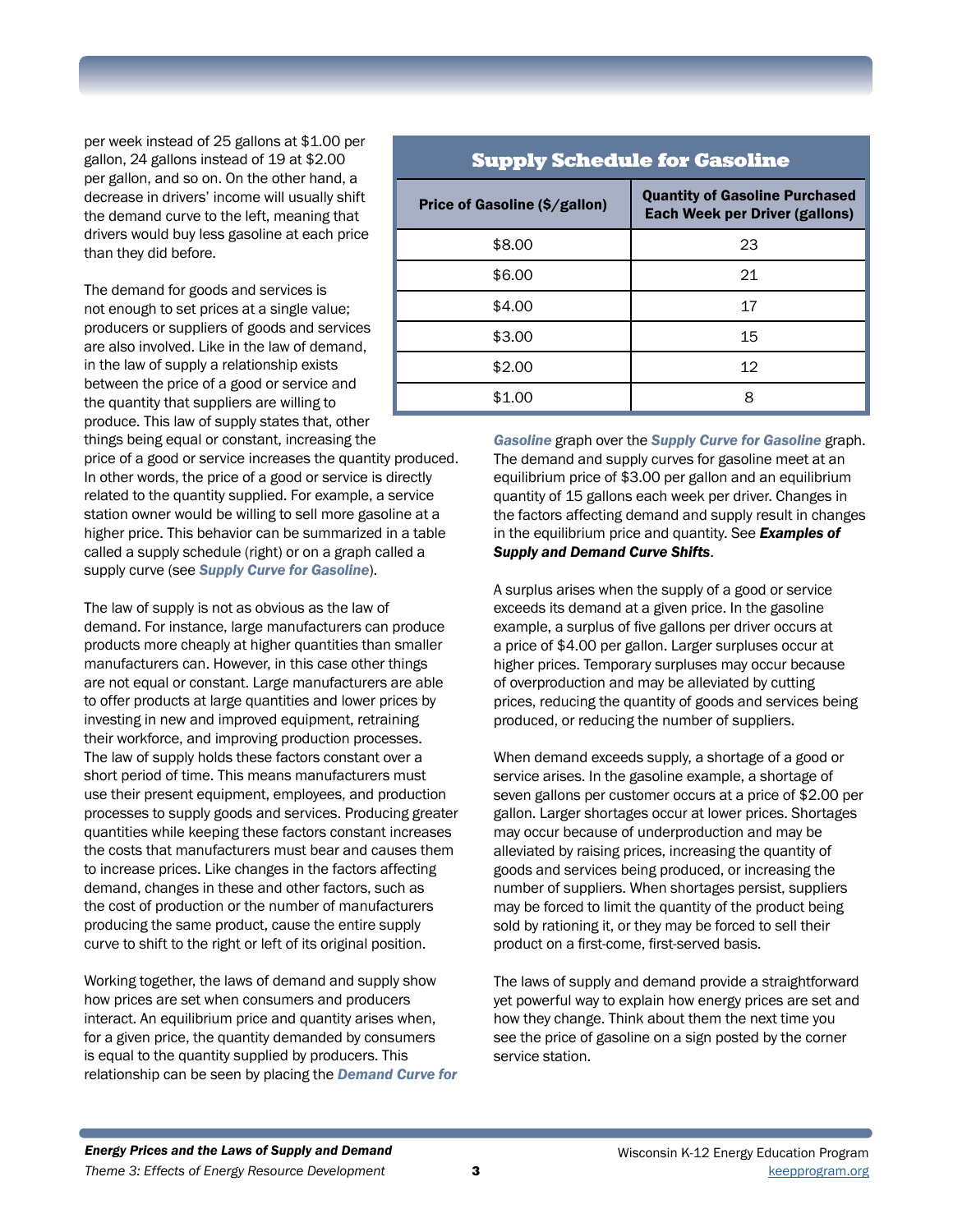# Procedure

### **Orientation**

Ask students if they know the current price of gasoline in dollars per gallon. Then ask them how this price was determined. If any students drive, ask them to estimate how many gallons of gasoline they buy each week at the current price. List their responses on the board.

# **Current price of gas? How was this price determined?**

**Number of gallons of gas purchased per week?**

### **Steps**

- 1. Recreate the table below on the board. Include the current price of gasoline in the table and the quantity of gasoline students generally buy at that price (from **Orientation**). Write 10 gallons if students do not know how much they buy.
- 2. In the table, using current price and quantity of gasoline as reference points, ask students how much gasoline they would purchase per week at each price. Place this information in the quantity column. You may prefer to ask students who drive to provide

| <b>Price of Gasoline</b><br>(S/gallon) | <b>Quantity of Gasoline</b><br><b>Purchased per Week (gallons)</b> |
|----------------------------------------|--------------------------------------------------------------------|
| \$8.00                                 |                                                                    |
| \$6.00                                 |                                                                    |
| \$4.00                                 |                                                                    |
| Current price<br>(example \$3.00)      |                                                                    |
| \$2.00                                 |                                                                    |
| \$1.00                                 |                                                                    |

quantity information, although most students should be able to provide estimates that decrease as the price increases. NOTE: Some students may say that they purchase about the same amount of gasoline per week for the range of prices shown on the table. If so, point out that their demand is inelastic. Then ask these students if they would purchase the same amount of gasoline for prices higher than \$8.00 per gallon. Note their responses.

- 3. Tell students that the table you're using is called a "demand schedule" and have them state the relationship between the price and the quantity of gasoline purchased per week. Have students plot a curve on graph paper using the data from the demand schedule table.
- 4. Show students a copy of the *Demand Curve for Gasoline* and have them compare this curve to the one they plotted. Point out that these curves are called "demand curves." Have students become familiar with the *Demand Curve for Gasoline* by having them read a few prices corresponding to chosen quantities of purchased gasoline, and vice versa. As an option, you may want to have students create a demand schedule table on paper using data from the *Demand Curve for Gasoline* and compare their demand schedule to the one on the board.
- 5. Ask students if demand curves like the *Demand Curve for Gasoline* could be used to describe the demand for other fuels, other energy sources, or other goods and services. Have students sketch graphs of demand curves of energy sources such as wood, electricity, natural gas, propane, heating oil, or other goods and services as examples.
- 6. Challenge students to summarize the law of demand. Discuss the law of demand with students and point out that the law assumes that all factors (such as income, availability of substitutes, etc.) except price remain unchanged over a short period of time (see Background).
- 7. Ask students to predict factors that could change the demand for gasoline. Some factors are listed below:
	- •Changes in income
	- •Changes in automobile efficiency
	- •Substitution of other forms of transportation for driving, such as taking a bus or a commuter train, walking, bicycling, or joining a car pool
	- •Substitution of automobiles that use other fuels or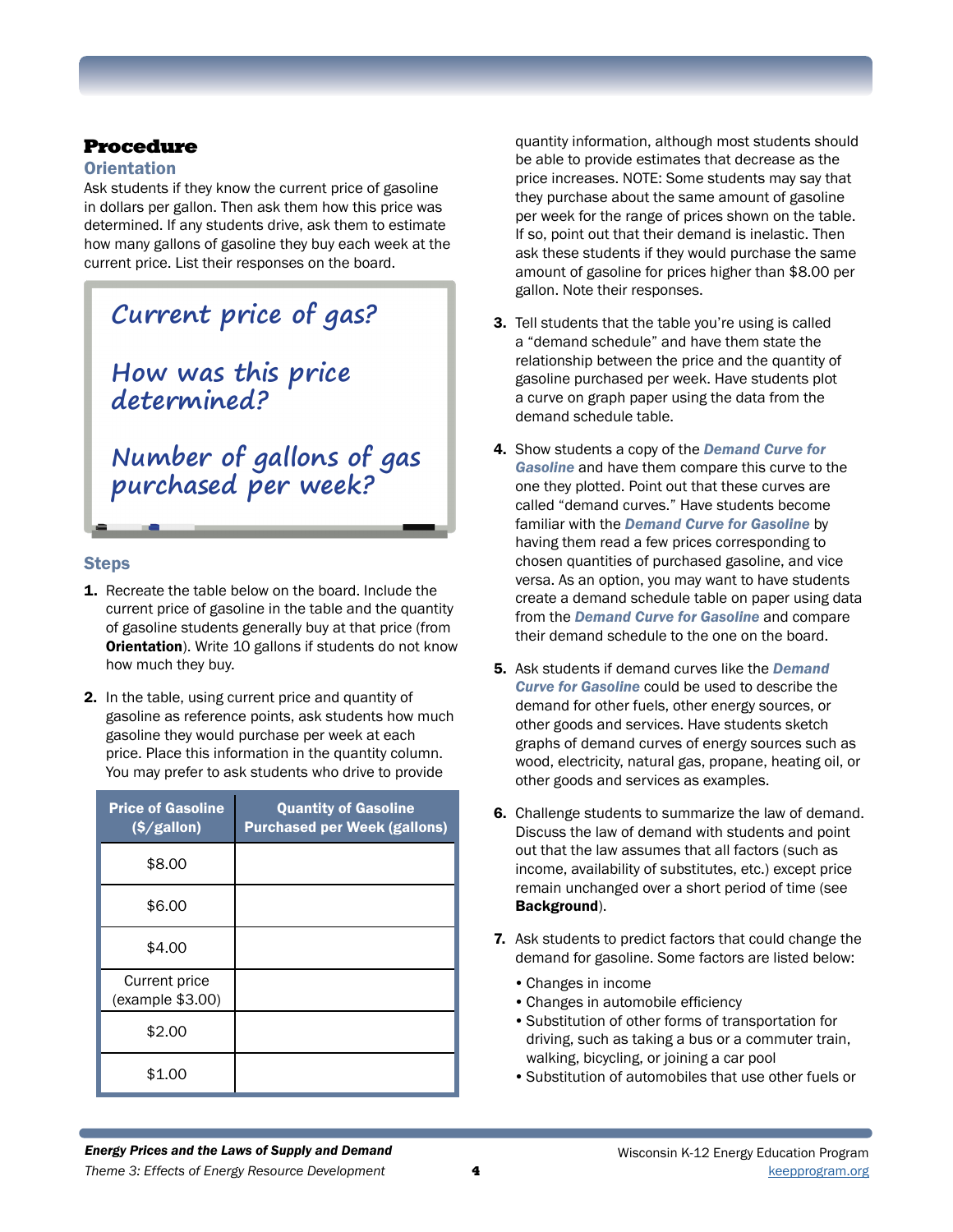energy sources, such as diesel, propane, or electricity

Discuss with students whether these factors would shift the demand curve to the right or left of its original position.

- 8. Show students the *Supply Curve for Gasoline*. Have students become familiar with it by having them read a few gasoline prices corresponding to chosen quantities of supplied gasoline, and vice versa. As an option, you may want to have students create a supply schedule table on paper using data from the *Supply Curve for Gasoline*.
- 9. Define the law of supply. Ask students if supply curves like the one shown on the *Supply Curve for Gasoline* be used to describe the supply of other fuels, other energy resources, or other goods and services. Discuss the law of supply with students and point out that the law assumes that all factors (such as changes in the cost of production, changes in the number of producers, etc.) except price remain unchanged over a short period of time (see Background).
- 10. Ask students to predict factors that could change the supply of gasoline. Some factors are listed below:
	- New discoveries of crude oil
	- A decline in the amount of oil produced from oil fields
	- Adoption of new technologies to produce gasoline more efficiently
	- Changes in the number of companies producing gasoline
	- Changes in the number of oil-producing nations
	- Wars or economic embargoes involving oilproducing nations

Discuss with students whether these factors would shift the supply curve to the right or left of its original position. NOTE: Some students may mistakenly mention factors that change the demand instead of the supply for gasoline. Point out the difference between these factors. It may also help to ask students to imagine that they are service station owners or producers of gasoline before asking them to consider factors that could change the supply of gasoline.

11. Ask students if either the demand curve or the supply curve alone is sufficient to determine the price of gasoline. Point out that demand and supply must interact in some way to create an equilibrium (market) price and quantity. Have students suggest ways that the *Demand Curve for Gasoline* and the *Supply Curve for Gasoline* can be arranged to arrive at the equilibrium price and quantity for gasoline. (The equilibrium price and quantity occurs at the point where the two curves intersect.)

- 12. Direct students to find the quantities of gasoline demanded and supplied at a price above the equilibrium price (\$5.00, for example). Have students define the term surplus using this example and determine the surplus quantity of gasoline (quantity supplied minus quantity demanded). Ask students for reasons why surpluses occur and how they may be alleviated (see Background).
- 13. Direct students to find the quantities of gasoline demanded and supplied at a price below the equilibrium price (\$2.00, for example). Have students define the term shortage using this example and determine the amount of the shortage of gasoline (quantity demanded minus quantity supplied). Ask students for reasons why shortages occur and how they may be alleviated (see **Background**).

### **Closure**

Hand out the *Supply and Demand* activity sheet. Discuss answers to the questions with the class after students have completed the activity sheet.

Ask students to gather recent news articles that have reported on changes in energy prices. Have them identify the reasons given for the price changes, and discuss how these reasons might affect the demand and supply curves for the fuels or energy sources mentioned in the articles.

### Assessment

#### Formative

- Were students able to find a general relationship between price and quantity demanded (the law of demand)?
- Can students state the law of supply?
- Can students show how factors affecting demand and supply result in changes in price and quantity?
- Can students explain what is meant by an equilibrium price and quantity?
- Can students explain how shortages and surpluses arise between buyers and sellers, and how they may be alleviated?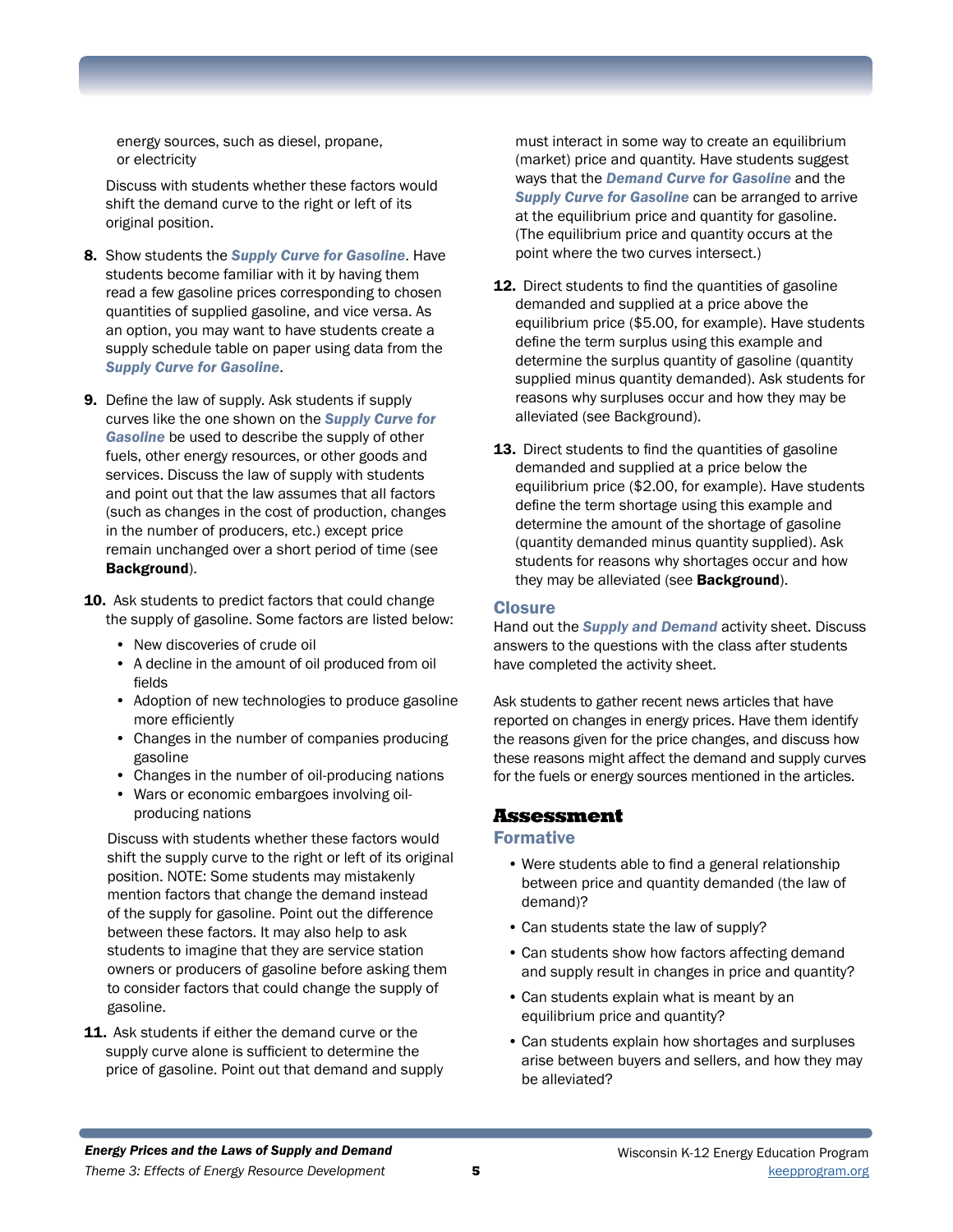### **Summative**

- Have students apply their understanding of supply and demand curves to the price and quantity of other energy resources such as electricity, natural gas, propane, coal, etc.
- Hand out copies of *Ms. Sene's Dilemma* and have students answer the questions. Discuss answers with the class. (You may want to have a class discussion of Question 7 rather than letting students answer this question on their own first.)

### Extensions

Have students interview gasoline station owners, propane dealers, or a local utility representative to find out how energy prices are set and what factors can cause them to change. Students could then show how the price information they obtained is related to the laws of supply and demand.

Encourage students to investigate gasoline supply and demand in Europe and other parts of the world, and find out why gasoline prices are often higher in other countries than in the United States.

Have students investigate the effects of taxes, government subsidies, and government price controls on the supply and demand of energy sources. Have students investigate how gasoline and other energy prices have changed since the beginning of the 1970s. The investigation can include the following points:

- The relationship between events such as the energy crisis of 1973-1974 and sudden increases in energy prices
- How energy prices in the 1970s compare to today's prices when adjusted for inflation
- Predicting energy prices 25 years from now using past price data

### Related KEEP Activities

Several activities in this guide address the economics of energy development and consumption. Use "Energy Divide" to introduce concepts found in this activity. "At Watt Rate" helps students understand how much energy they use. Follow this activity with "Reading Utility Bills," "Reading Utility Meters," and the Energy Cost Analysis Sheets in "The Cost of Using Energy." Use "Energy Futures" to have students envision how future societies will use energy resources.

#### © 2020 Wisconsin Center for Environmental Education

The Wisconsin K-12 Energy Education Program is supported through funding from



Wisconsin K-12 Energy Education Program (KEEP) **College of Natural Resources University of Wisconsin-Stevens Point** 









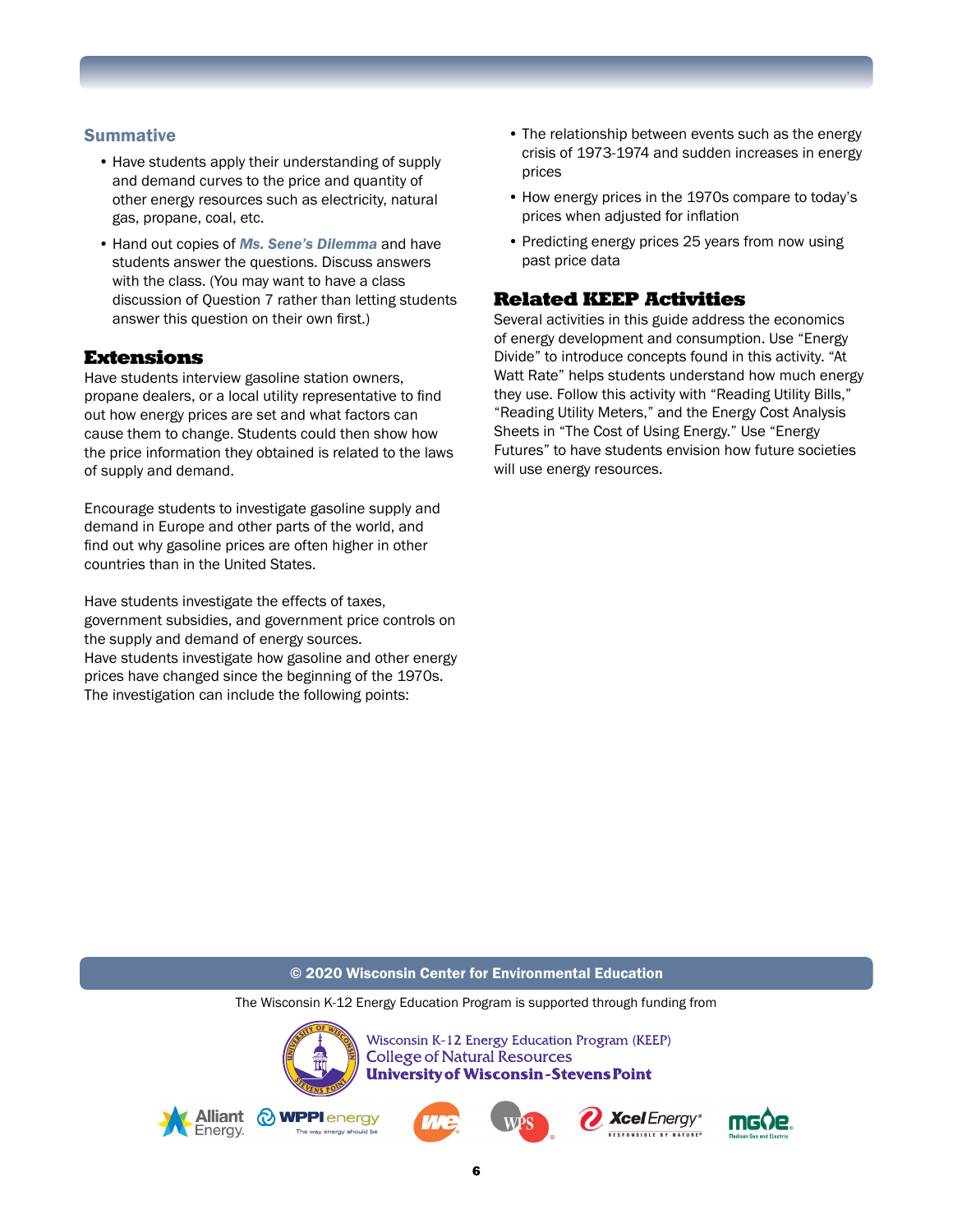

#### *Theme 3: Effects of Energy Resource Development* [keepprogram.org](http://keepprogram.org) *Energy Prices and the Laws of Supply and Demand*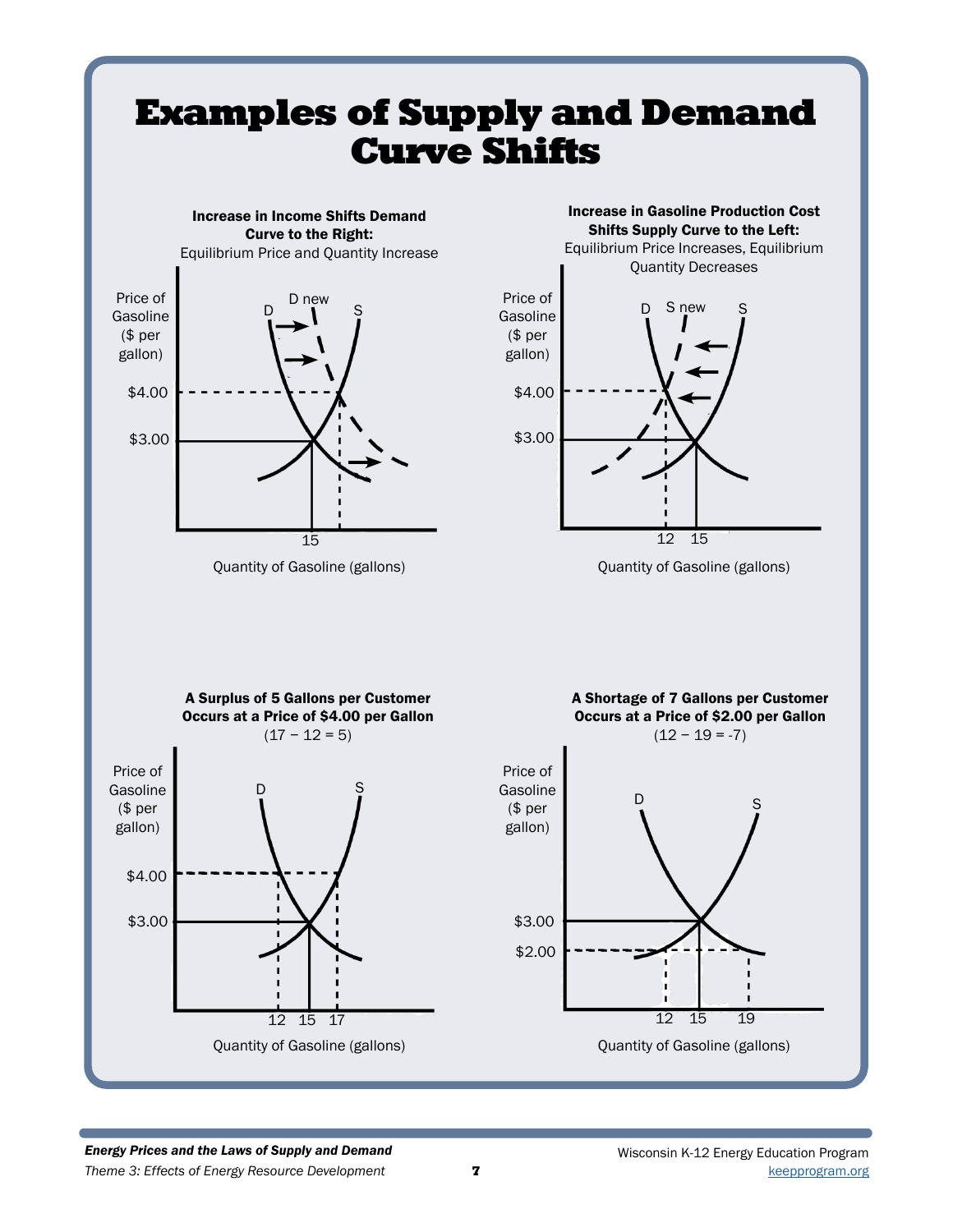# Supply and Demand Answers

- 1. As the price per barrel of oil decreases, the number of barrels of oil demanded per week increases. The law of demand states that, other things being equal or constant, decreasing the price of a good or service increases the quantity of the good or service demanded by consumers. Assuming that other factors are constant, decreasing the price of a barrel of oil increases its demand, which is consistent with the law of demand.
- 2. Factors that could change the demand for oil include
	- changes in income of people buying gasoline and other oil-derived products;
	- changes in automobile efficiency and the efficiencies of other technologies that use oil as a fuel;
	- substitution of other forms of transportation for driving;
	- substitution of automobiles that use other fuels; and
	- colder or warmer than normal winters, and their effect on the amount of heating oil used.

|  | 3. The table shows how the factors in Question 2 shift the demand curve. |  |  |  |  |
|--|--------------------------------------------------------------------------|--|--|--|--|
|--|--------------------------------------------------------------------------|--|--|--|--|

| <b>Factor</b>                                    | <b>Increases or</b><br><b>Decreases Demand</b> | <b>Shifts Demand</b><br>Curve to the |
|--------------------------------------------------|------------------------------------------------|--------------------------------------|
| Increased Income                                 | Increases Demand                               | Right                                |
| Decreased Income                                 | Decreases Demand                               | Left                                 |
| Increased Efficiency                             | Decreases Demand                               | Left                                 |
| Decreased Efficiency                             | Increases Demand                               | Right                                |
| Substitutions of Other Form of Transportation    | Decreases Demand                               | Left                                 |
| Substitution of Automobile That Uses Other Fuels | Decreases Demand                               | Left                                 |
| <b>Colder Than Normal Winter</b>                 | Increases Demand                               | Right                                |
| Warmer Than Normal Winter                        | Decreases Demand                               | Left                                 |

- 4. As the price per barrel of oil increases, the number of barrels of oil supplied per week increases. The law of supply states that, other things being equal or constant, increasing the price of a good or service increases the quantity of the good or service produced by producers. Assuming that other factors are constant, increasing the price of a barrel of oil increases its supply, which is consistent with the law of supply.
- 5. Factors that could change the supply of oil include
	- new discoveries of crude oil:
	- a decline in the amount of oil produced from oil fields;
	- changes in the number of companies producing oil;
	- changes in the number of oil-producing nations; and
	- wars or economic embargoes involving oil-producing nations.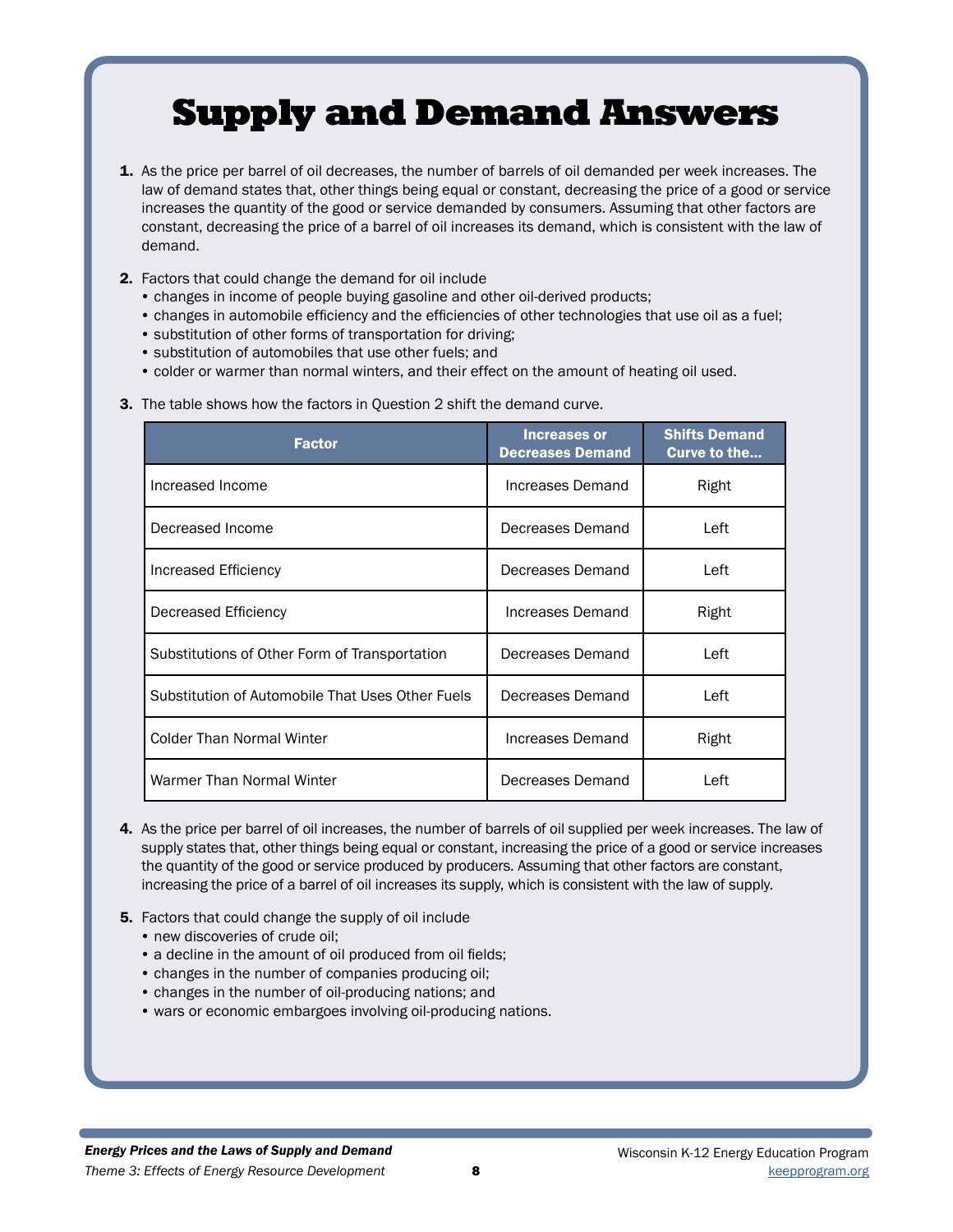# Supply and Demand Answers

6. The table shows how the factors in Question 5 shift the supply curve.

| <b>Factor</b>                                           | <b>Increases or</b><br><b>Decreases Demand</b> | <b>Shifts Demand</b><br>Curve to the |
|---------------------------------------------------------|------------------------------------------------|--------------------------------------|
| New Crude Oil Discoveries                               | Increases Supply                               | Right                                |
| Decline in Oil Production                               | <b>Decreases Supply</b>                        | Left                                 |
| Increase in Number of Companies Producing Oil           | Increases Supply                               | Right                                |
| Decrease in Number of Companies Producing Oil           | Decreases Supply                               | Left                                 |
| Increase in Number of Oil-Producing Nations             | <b>Increases Supply</b>                        | Right                                |
| Decrease in Number of Oil-Producing Nations             | <b>Decreases Supply</b>                        | Left                                 |
| War or Economic Embargo Involving Oil Producing Nations | <b>Decreases Supply</b>                        | Left                                 |

- 7. The two sketches of the supply and demand curve graphs show a market equilibrium price of \$36 and a quantity of 2,600 barrels of oil.
- 8. Increases in demand shift the demand curve to the right, while the supply curve does not change its position. The result is an increase in both the equilibrium price and quantity.

Decreases in demand shift the demand curve to the left, while the supply curve does not change its position. The result is a decrease in both the equilibrium price and quantity.

**9.** Increases in supply shift the supply curve to the right, while the demand curve does not change its position. The result is an increase in equilibrium quantity and a decrease in equilibrium price.

Decreases in supply shift the supply curve to the left, while the demand curve does not change its position. The result is a decrease in equilibrium quantity and an increase in equilibrium price.

- 10. Shortages of oil occur for prices that are below the equilibrium price. Surpluses occur for prices that are above the equilibrium price.
- 11. The price of oil would be expected to rise because a shortage of oil corresponds to its price being lower than the equilibrium price. Raising prices would reduce the demand for oil until an equilibrium price is reached.
- 12. The price of oil would be expected to fall because a surplus of oil corresponds to a price higher than the equilibrium price. Lowering prices would increase the demand for oil until an equilibrium price is reached.

| <b>Price Per</b><br><b>Barrel</b> | <b>Surplus or</b><br><b>Shortage?</b> | <b>By How Many Barrels?</b> |
|-----------------------------------|---------------------------------------|-----------------------------|
| \$2                               | Shortage                              | $-9,000(100 - 9,100)$       |
| \$8                               | Shortage                              | $-7,000(300 - 7,300)$       |
| \$16                              | Shortage                              | $-5,000(700 - 5,700)$       |
| \$24                              | Shortage                              | $-3,300(1,000 - 4,300)$     |
| \$32                              | Shortage                              | $-1,000(2,100 - 3,100)$     |
| \$36                              | Equilibrium                           |                             |
| \$40                              | Surplus                               | $1,000$ $(3,100 - 2,100)$   |
| \$48                              | Surplus                               | $3,300(4,300 - 1,000)$      |
| \$56                              | Surplus                               | $5,000(5,700 - 700)$        |
| \$64                              | Surplus                               | $7,000(7,300 - 300)$        |
| \$72                              | Surplus                               | $9,000(9,100 - 100)$        |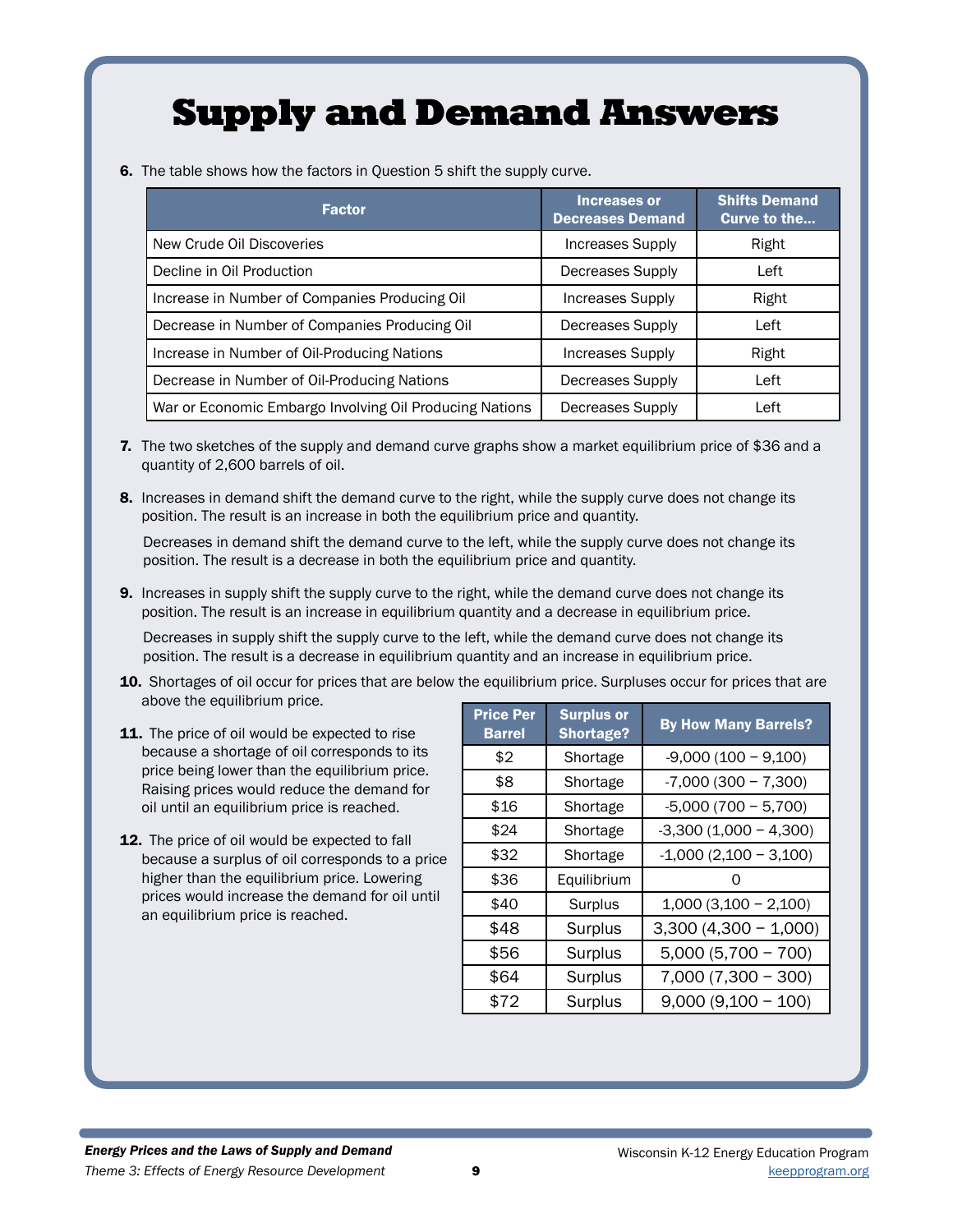# Ms. Sene's Dilemma Answers

- **1.** The equilibrium price and quantity for gasoline sold at Kero's gasoline station is \$4.00 and 400 gallons of gasoline.
- 2. The quantity demanded for Kero's gasoline after the nearby station's price drop is 360 gallons. Kero now has 40 gallons of gasoline left at the end of one week after the price drop. The extra amount of gasoline is called a surplus.
- 3. Kero now has 50 customers. Since each customer now buys 11 gallons of gasoline, the total amount of gasoline they demand is 550 gallons.
- 4. Kero now has a shortage of 150 gallons per week.
- 5. The \$3.90 per gallon Kero now charges for gasoline is not an equilibrium price because at this price, the quantity demanded by customers (550 gallons) exceeds the quantity Kero supplies (400 gallons), which results in a shortage. For an equilibrium price, the quantity demanded must equal the quantity supplied.
- 6. Should Kero ration gasoline among her 50 customers, each would get eight gallons of gasoline per week (400 gallons divided by 50 customers).
- 7. Possible solutions to Kero's problem:
	- Reconsider gasoline rationing. Each customer would then get slightly less than ten gallons of gasoline per week. Rationing would allow all her customers to have some gasoline. However, she might lose a few customers.
	- Serve customers on a first-come, first-served basis. This approach is similar to rationing except not all her customers would get gasoline.
	- Buy more gasoline from a high-cost supplier and try to cut some of her other business costs.
	- Buy higher priced gasoline at a loss and hope that competitors will raise prices soon. This solution would be a good one only if Kero were sure that other gas stations were also losing money and were likely to raise prices soon. Kero can try this solution for only a short time because she can't stay in business for long without making a profit.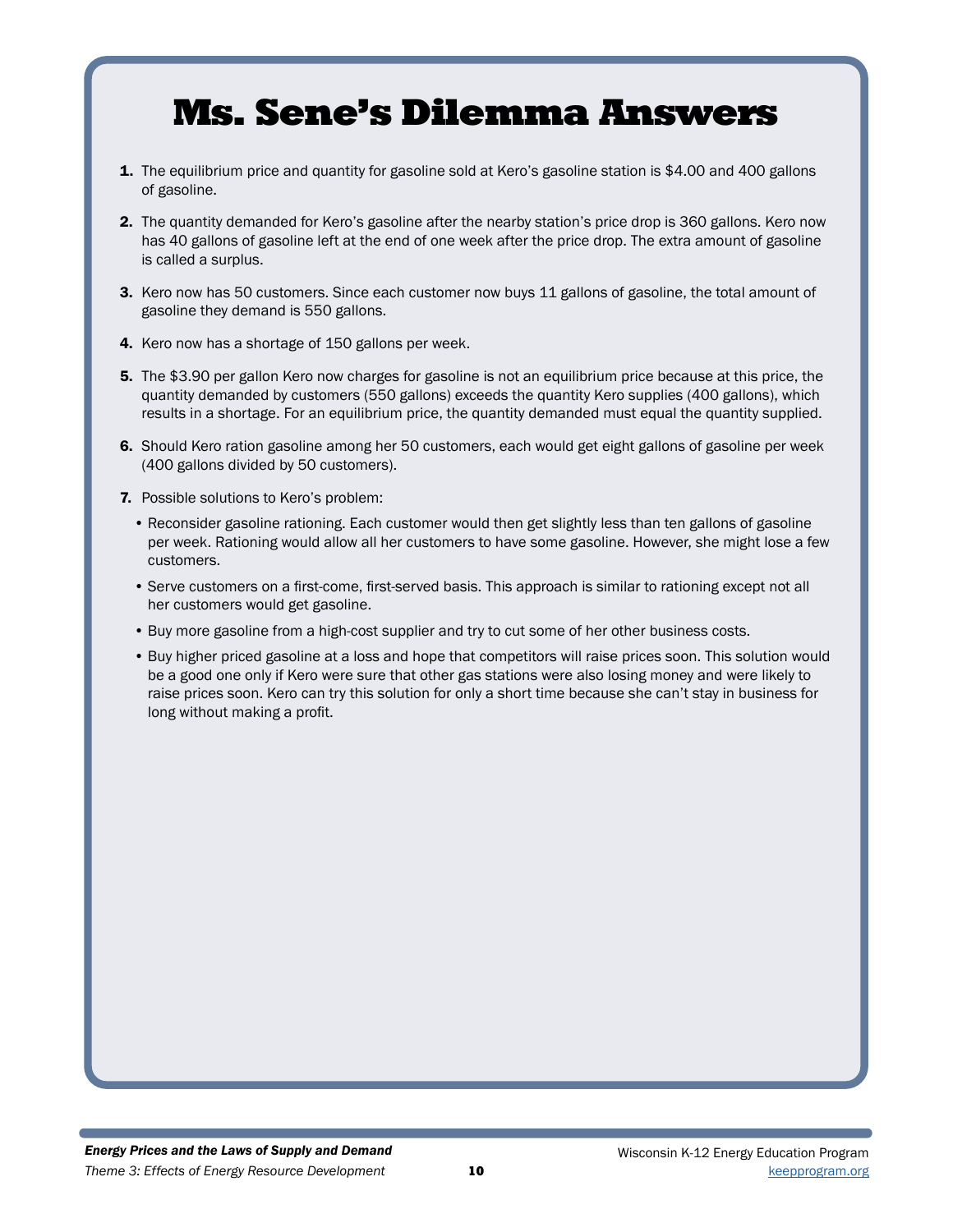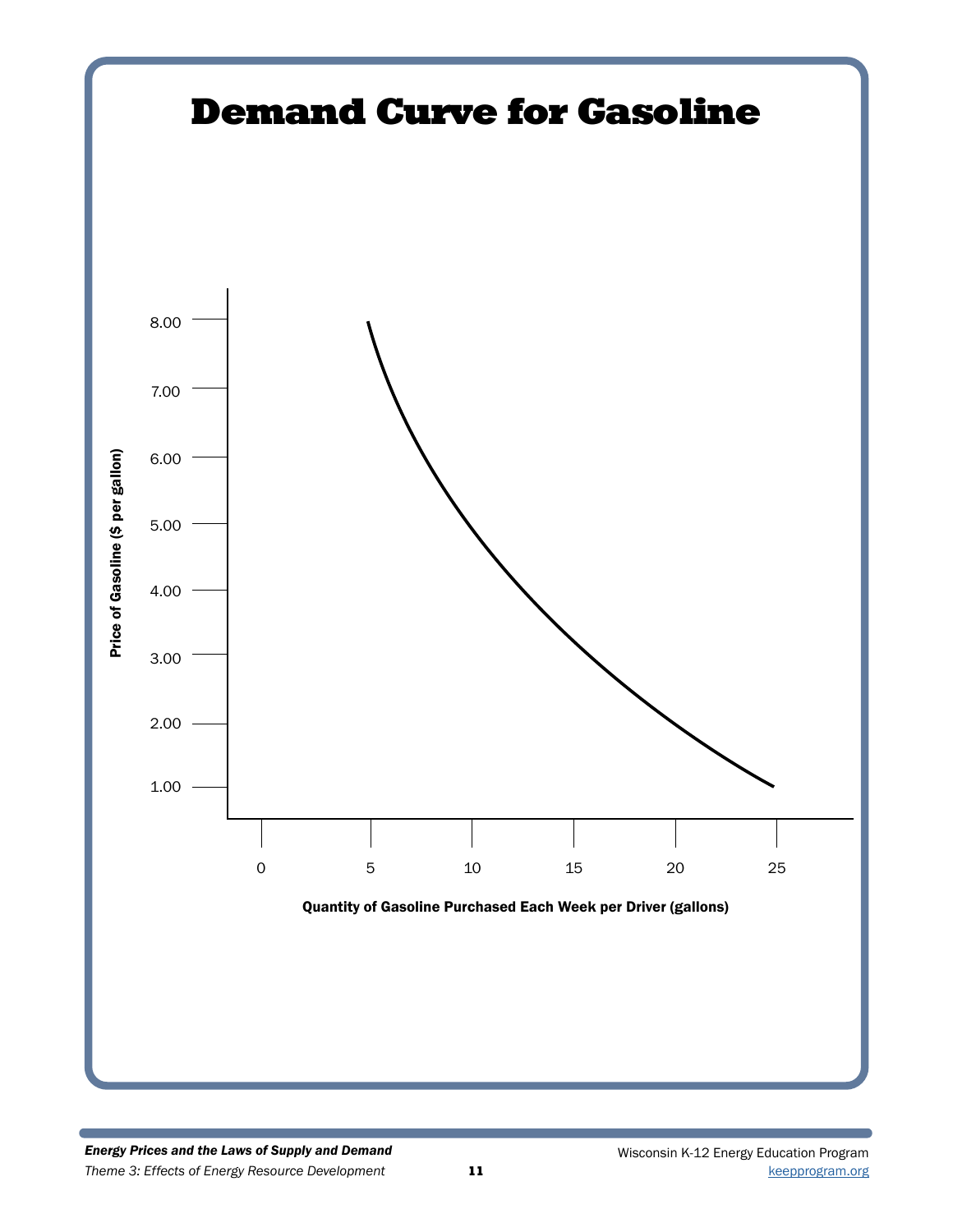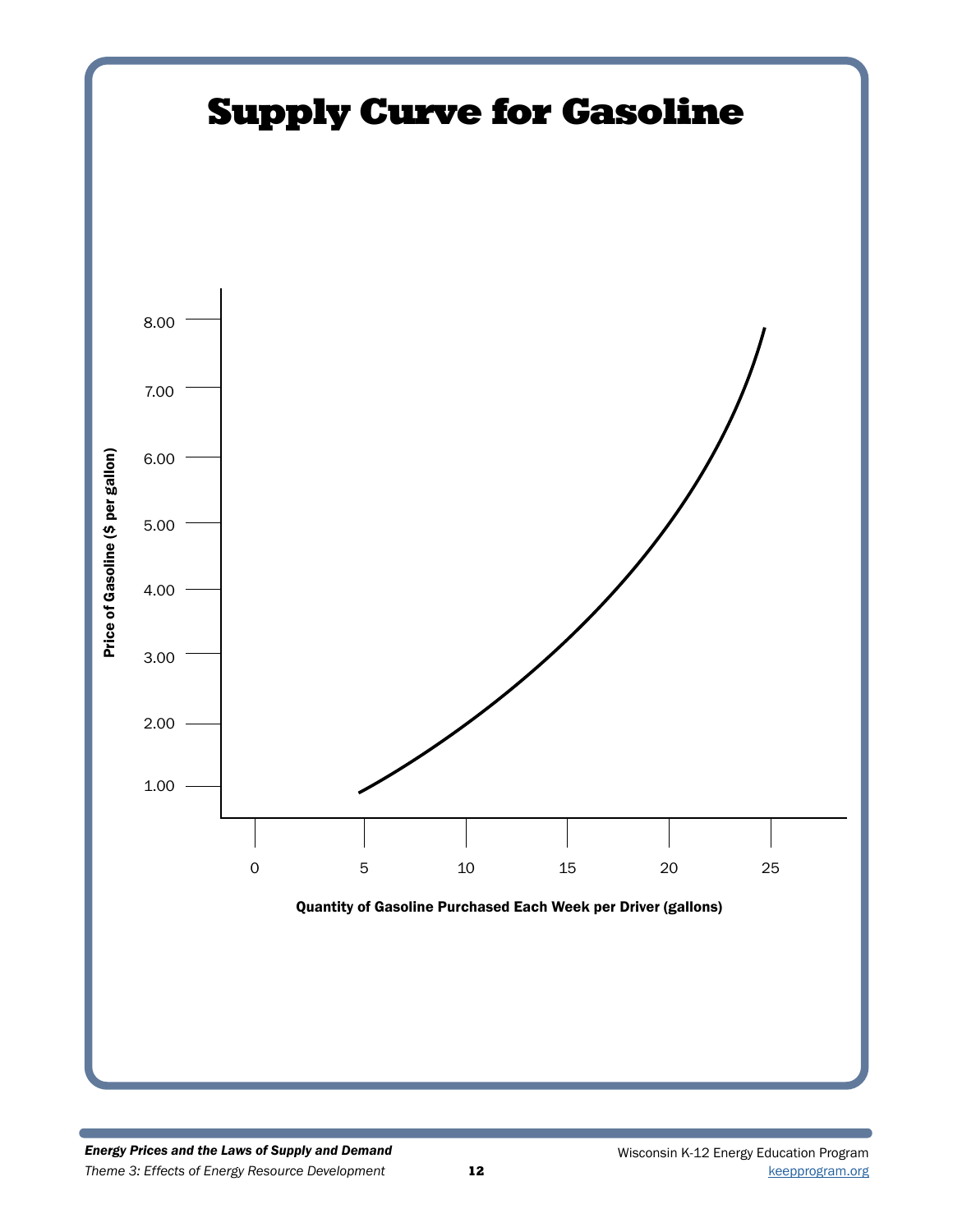# Supply and Demand

## Introduction

Try these exercises to see how the laws of supply and demand work together to set oil prices.

# Law of Demand

A demand schedule for oil is given in the table at right.

On a piece of graph paper, sketch a demand curve based on this demand schedule. The price per barrel should be shown on the vertical axis of the graph, while the barrels demanded per week (quantity) should be shown on the horizontal axis.

| <b>Price Per</b><br>Barrel | Barrels<br><b>Demanded</b><br>per Week |
|----------------------------|----------------------------------------|
| \$72                       | 100                                    |
| \$64                       | 300                                    |
| \$56                       | 700                                    |
| \$48                       | 1,000                                  |
| \$40                       | 2,100                                  |
| \$32                       | 3,100                                  |
| \$24                       | 4,300                                  |
| \$16                       | 5,700                                  |
| \$8                        | 7,300                                  |
| \$2                        | 9.100                                  |

# **Questions**

- 1. State the relationship between the price per barrel of oil and the barrels demanded per week. Explain how this relationship obeys the law of demand.
- 2. List three factors that could change the demand for oil.

3. For each factor listed in Question 2, state whether it would shift the demand curve to the right or left. Give reasons why the demand curve shifted the way it did.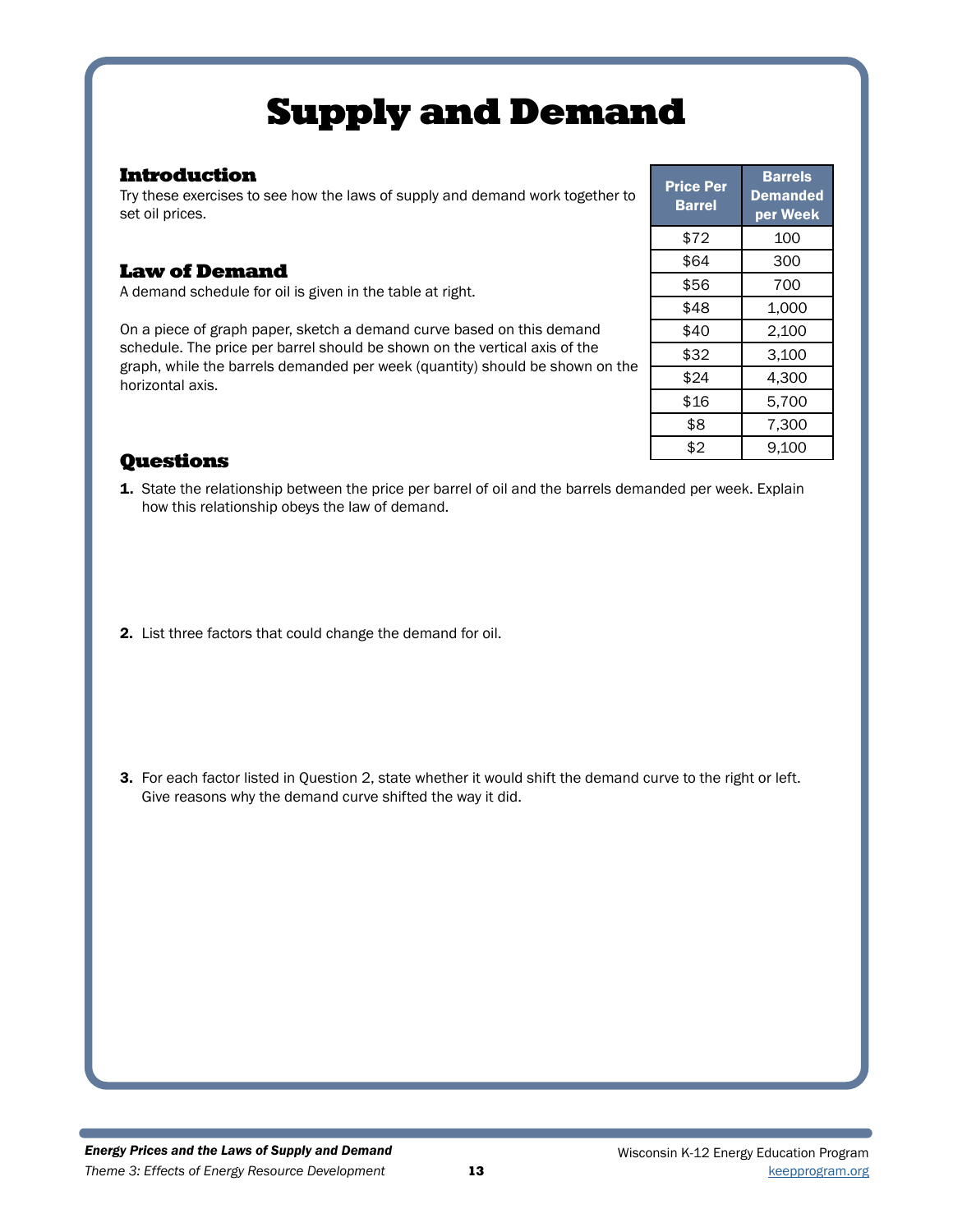# Supply and Demand

## Law of Supply and Market Equilibrium

A supply schedule for oil is given in the table at right.

Sketch a supply curve, based on this supply schedule, onto the demand curve graph you sketched earlier.

## **Questions**

4. State the relationship between the price per barrel of oil and the barrels supplied per week. Explain how this relationship obeys the law of supply.

| <b>Price per</b><br>Barrel | <b>Barrels</b><br><b>Supplied</b><br>per Week |
|----------------------------|-----------------------------------------------|
| \$2                        | 100                                           |
| \$8                        | 300                                           |
| \$16                       | 700                                           |
| \$24                       | 1,000                                         |
| \$32                       | 2,100                                         |
| \$40                       | 3,100                                         |
| \$48                       | 4,300                                         |
| \$56                       | 5,700                                         |
| \$64                       | 7,300                                         |
| \$72                       | 9,100                                         |

- 5. List three factors that could change the supply of oil.
- 6. For each factor listed in Question 5, state whether it would shift the supply curve to the right or left. Give reasons why the supply curve shifted the way it did.
- 7. Find the market equilibrium price and quantity for oil. (Hint: look at the point where the supply and demand curve intersect.)
- 8. Use one of the factors from your answer to Question 2 to explain how a change in the demand for oil would change the market equilibrium price and quantity of oil.
- 9. Use one of the factors from your answer to Question 5 to explain how a change in the supply of oil would change the market equilibrium price and quantity of oil.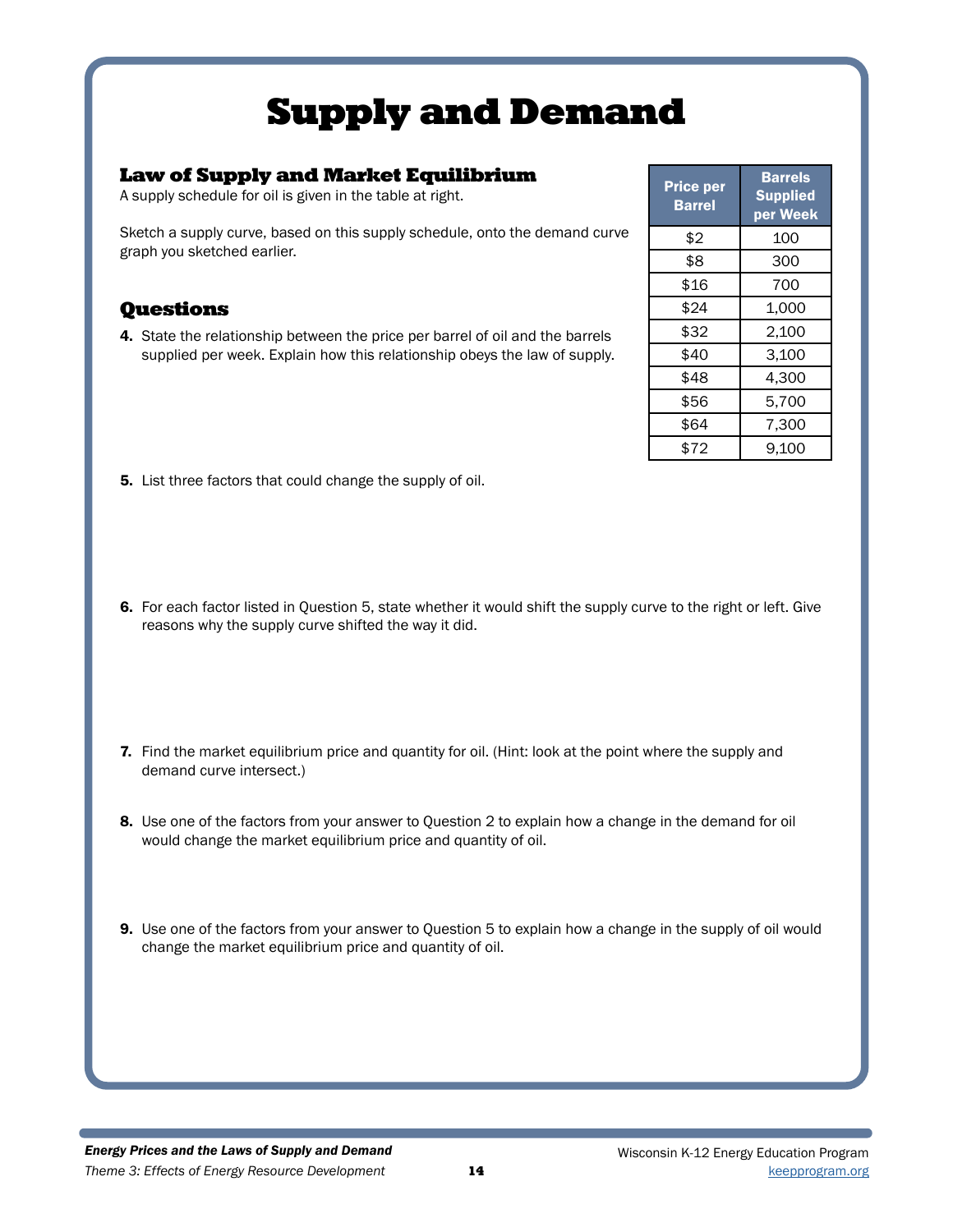# Supply and Demand

## Surplus and Shortage

Using the graph of the supply and demand curves you made for oil and using the oil demand and supply schedules, determine whether a surplus or shortage of oil exists for each of the prices listed in the table below. Some entries are already shown.

# Questions

10. State the relationship between the price of oil above and below the equilibrium price and the existence of a shortage or surplus.

11. If a shortage of oil existed, would you expect the price of oil to rise or fall? Explain.

| <b>Price Per</b><br><b>Barrel</b> | <b>Surplus or</b><br><b>Shortage?</b> | <b>By How Many Barrels?</b> |
|-----------------------------------|---------------------------------------|-----------------------------|
| \$2                               | Shortage                              | $-9,000(100 - 9,100)$       |
| \$8                               |                                       |                             |
| \$16                              |                                       |                             |
| \$24                              |                                       |                             |
| \$32                              |                                       |                             |
| \$36                              | Equilibrium                           | 0                           |
| \$40                              |                                       |                             |
| \$48                              |                                       |                             |
| \$56                              | Surplus                               | $5,000(5,700 - 700)$        |
| \$64                              |                                       |                             |
| \$72                              |                                       |                             |

12. If a surplus of oil existed, would you expect the price of oil to rise or fall? Explain.